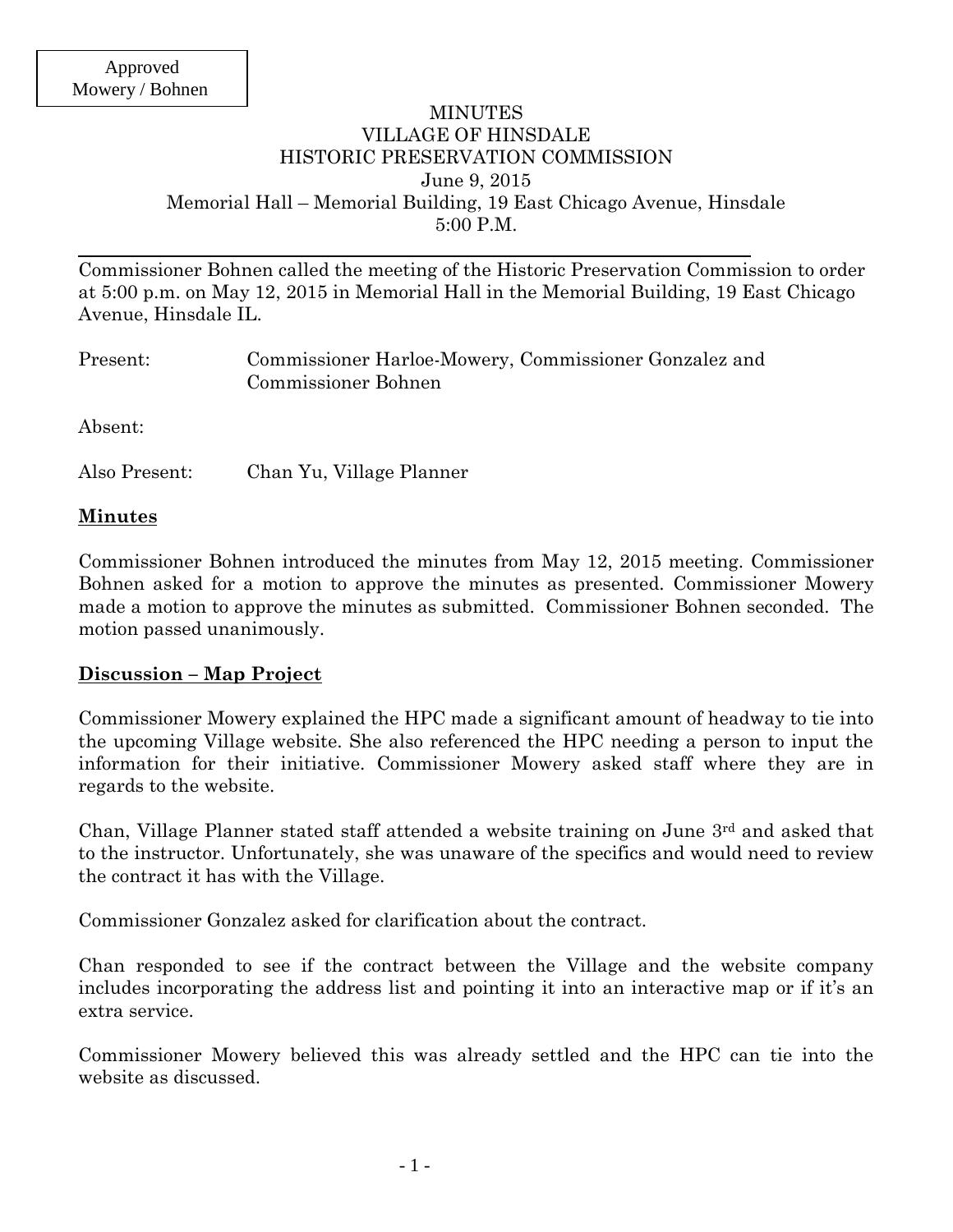Chan reviewed for clarification of the HPC's web page vision. He described a map of Hinsdale with pin locations indicating where each house is; and with a pop up information window by clicking each home.

Commissioner Bohnen replied this is right.

General discussion in regards to previous work (2 years ago to the present referenced) ensued and what the next steps are for the new web page.

Commissioner Bohnen asked who interfaces with the (website) contractor.

Chan replied Amy (IT Department) and Suzanne (Administration Department).

Commissioner Mowery stated it was Amy per previous discussion with Scott (previous HPC Chairman) before leaving the HPC.

Commissioner Bohnen agreed and asked if this is something Amy can answer.

Chan responded he believes so, if Amy is the Village liaison to the company.

Commissioner Bohnen asked what if this is not included in the contract with the Village.

Chan responded we can ask how much potentially this service would cost.

Commissioner Mowery stated she will talk to Scott because she is positive this was discussed already; and that this map would be digitized on the website.

Chan stated staff had a meeting on June 9th about the new website and the launch is projected to be around mid-July.

Commissioner Mowery asked how complete the website is so far.

Chan responded it is a large project with many moving parts. The Village would like the website to be perfect before a press release is issued.

Commissioner Bohnen reiterated that he wants assurance that the HPC is part of the contract package for the interactive map function.

Commissioner Mowery referenced Scott stating that it was good to go during the winter months.

Chan asked Commissioner Mowery if Amy was the contact person with Scott throughout the process.

Commissioner Mowery replied she will reach out to Scott.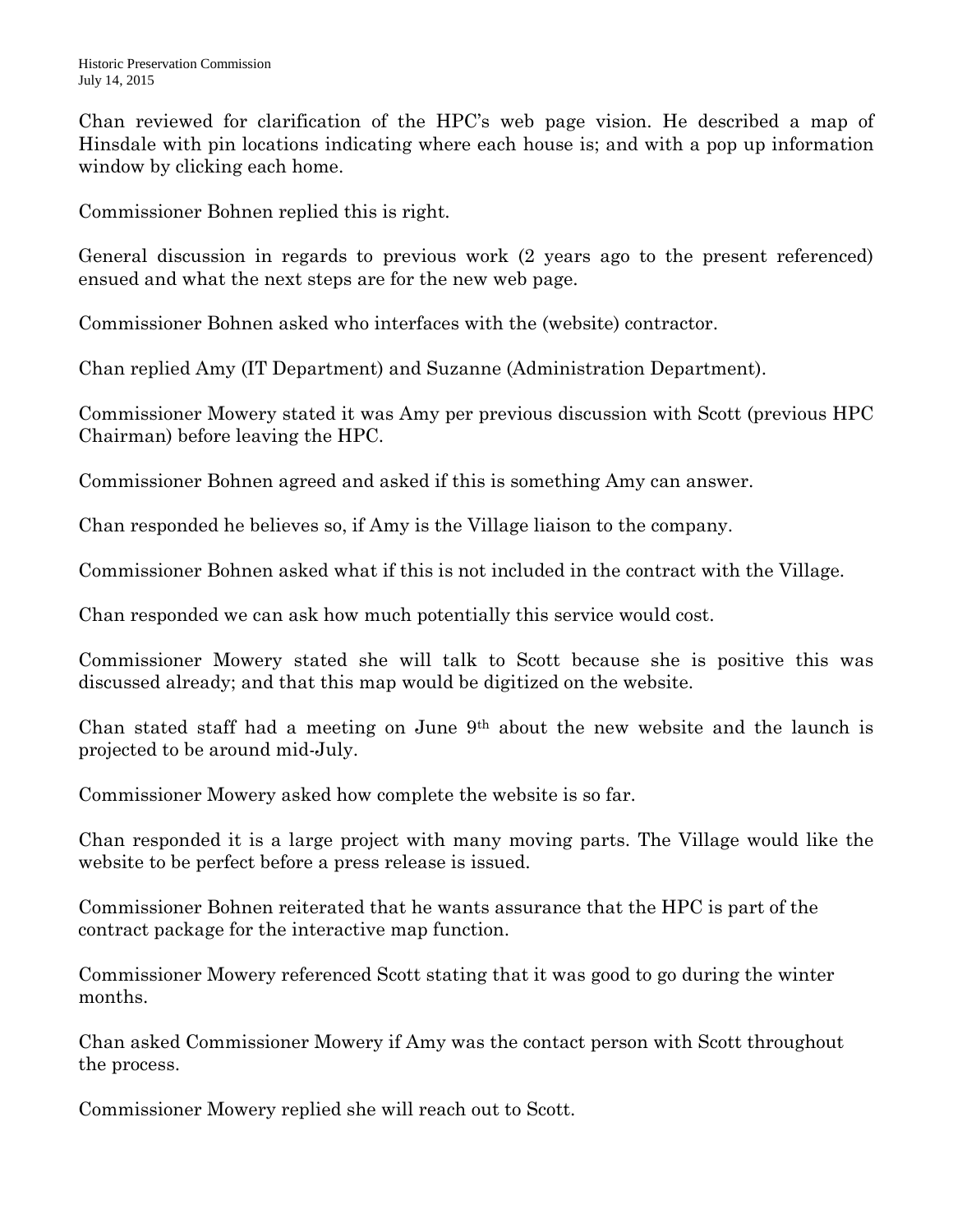Historic Preservation Commission July 14, 2015

Chan explained Amy was not present during the training; and that the company trainer was not familiar with the contract with the Village when staff asked the question.

## **Discussion – Builder/Preservation Breakfast**

Commissioner Bohnen reiterated the need for a builder breakfast meeting. He'd like to reestablish a partnership with local builders to let them know the HPC/Village has a certain expectation from them.

Commissioner Mowery asked if we should set a tentative date.

Commissioner Bohnen stated it may not happen due to the summer break and the early fall may be more likely.

Commissioner Mowery asked if this was an invitation to just builders.

Commissioner Bohnen referenced the last meeting was between just builders and Village staff.

Commissioner Mowery asked Commissioner Bohnen if he could perhaps put together a small outline of the meeting of what should be accomplished and who should attend.

Commissioner Bohnen responded sure.

Commissioner Mowery stated we should send a notice at least a month and a half in advance for a good turnout. The HPC could use the permitting department for a list of contractor contact information.

Commissioner Bohnen mentioned a realistic date would be late September or early October.

Commissioner Mowery suggested reaching out to staff once a rough draft of the meeting is completed.

# **2nd Tier Landmarking**

Commissioner Bohnen asked if anyone has any comments on the topic.

Commissioner Mowery reiterated from the last meeting that the HPC should come up with a good name for this program.

Commissioner Bohnen said we will come back next month with a name.

Commissioner Mowery added a name and/or suggestions; and afterwards, a push to gain popularity to it.

Commissioner Bohnen suggested maybe something in the Hinsdalean.